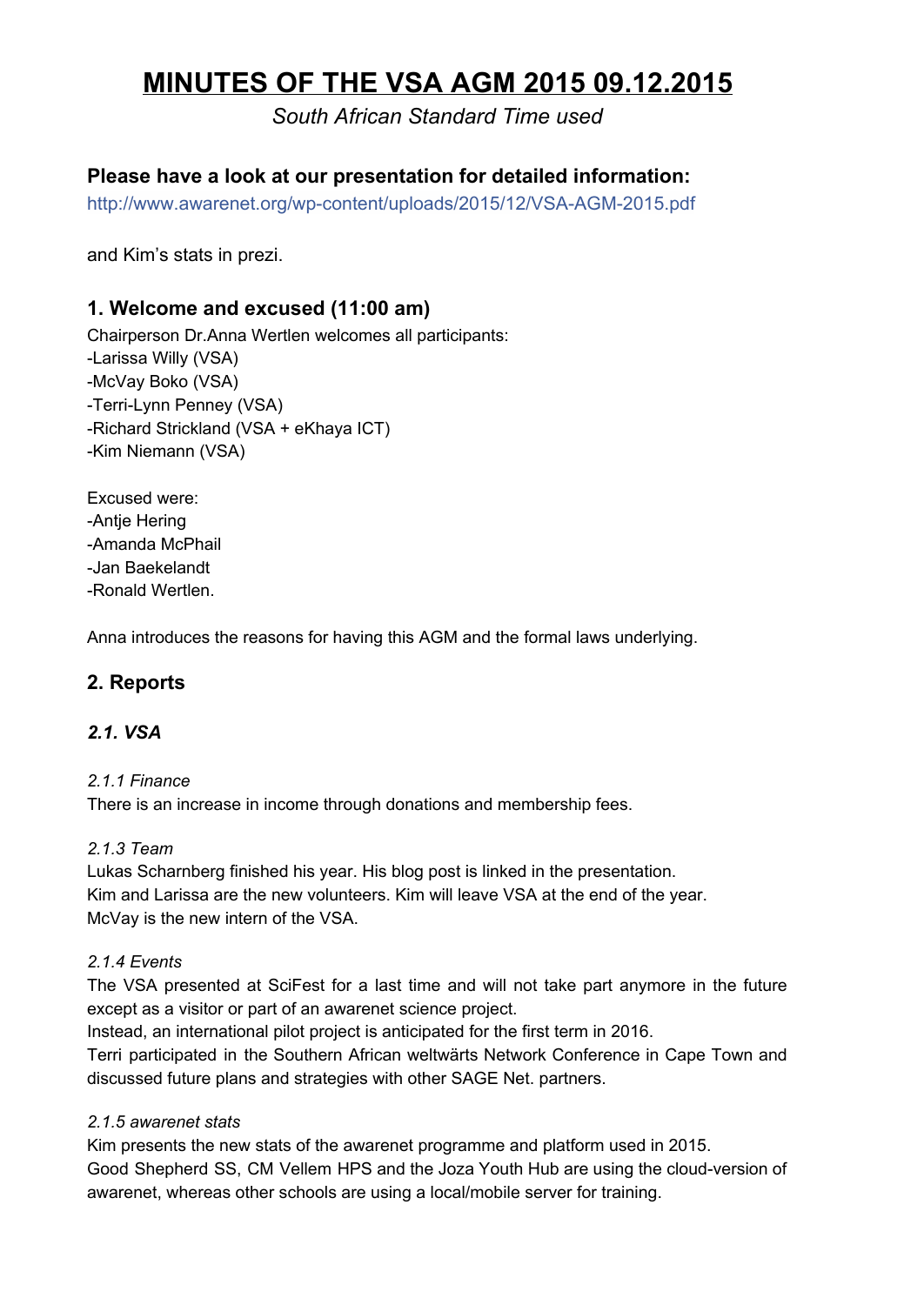#### *2.1.6 Projects and events*

Peace Poems (display of posters on Peace Day) Science Project (presentation at SciFest) Madiba Fashion Project (Fashion Show and #GivingTuesday) Health and Fitness Project (Health and Fitness Day on Youth Day)

#### *2.1.7 Videos*

Peace Song Music Video 2014 (awarenet video project in 2015) Video about Peace Day and the Food Giving 2015

#### *2.1.8 JYH*

The VSA moved into the JYH in 2014 and employed McVay Boko as a technical support intern. The JYH makes it possible for the VSA to have access to a professional computer lab.

*2.1.9 New website* awarenet.org was relaunched and provides better information about the organisation now.

*2.1.10 Marketing A new betterplace project was established. Anna is optimistic to reach the funding goal this year, just like the years before.*

#### *2.1.11 VSA Partnerships*

There are three partnerships for the Peace Song project: Rhodes Department of Music and Musicology: recording AppiAppelt Animations: video editing Sonic Art Studio: training of learners

A partnership agreement with Rhodes and Sonic Art Studio was signed. The VSA will try to set up the project again in 2016.

Three partnerships for the curriculum development:

**TU Dresden**and VSA are currently working on a curriculum for awarenet use in schools.

**Rotary Club of Pirna**sponsors accreditation of VSA and training course.

The teacher training will take place in the **Joza Youth Hub**.

A promising candidate for teacher training position was found.

## *2.1.12 years overview*

2014: Attract new members, donors and users by means of marketing movies. Equipment was funded and delivered. Movie partnership with SAGE Net and Rhodes Dep of Journalism and Media Studies was planned but didn't work out for several reasons.

2015: VSA volunteers made new videos instead.

2016: More movie are planned for the future about the impact of the awarenet programme and to attract funding.

2014: Fundraising activities for accreditation and teacher training.